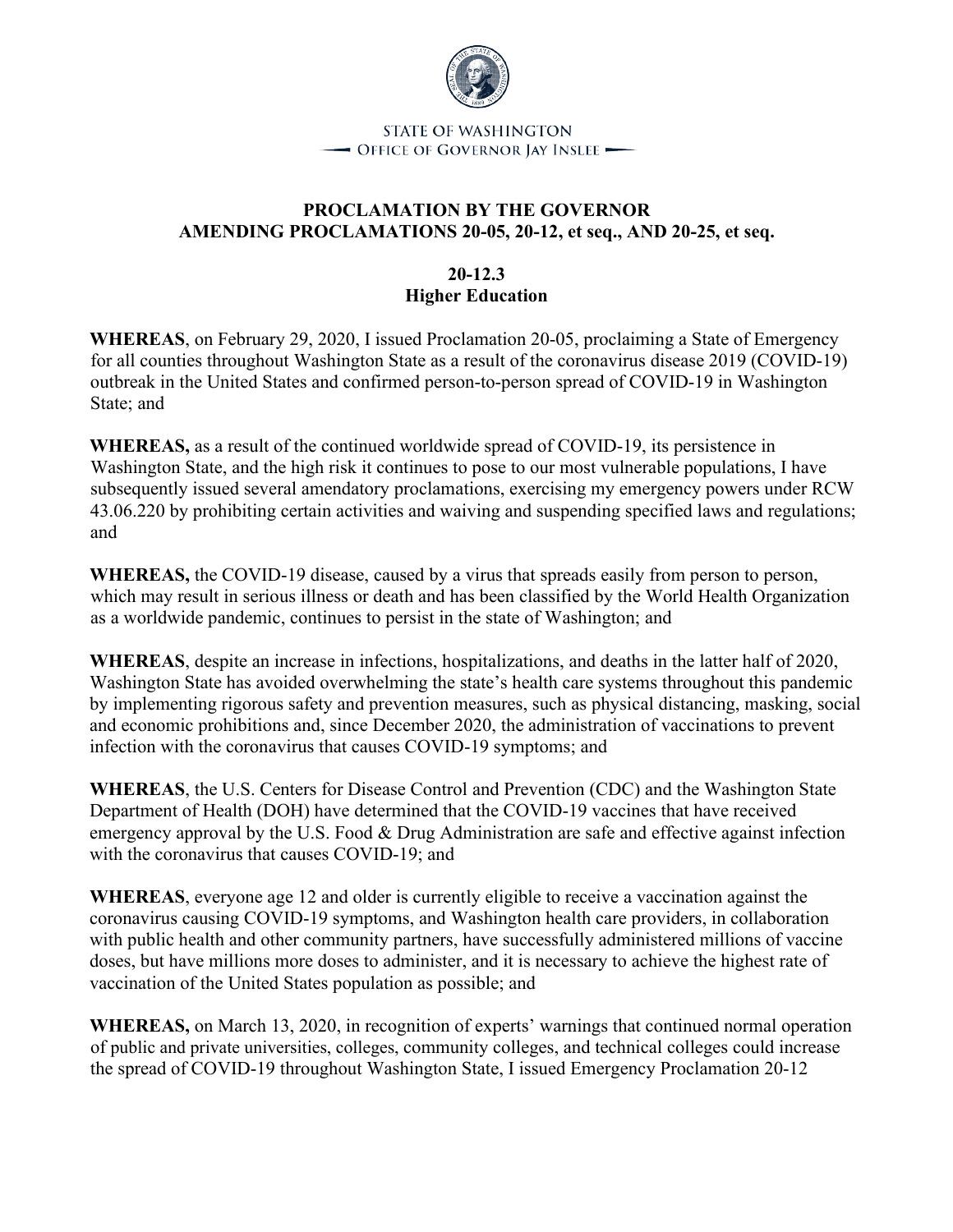prohibiting public and private universities, colleges, community colleges, and technical colleges from conducting in-person classroom instruction and lectures related to all educational programs; and

**WHEREAS,** the prohibitions in Proclamation 20-12 expired on April 24, 2020, but public and private universities, colleges, community colleges, and technical colleges remained in modified operation, including remote learning and certain programs for essential workers; and

**WHEREAS**, Washington's public and private universities, colleges, community colleges, and technical colleges are an important part of our economy and are vital to the educational, social, and economic needs of Washingtonians; and

**WHEREAS,** using remote learning to replace most classroom instruction creates challenges to access for many Washingtonians; and

**WHEREAS**, the progression of COVID-19 in Washington State shows ethnic disparities in health impacts which are likely to increase ethnic disparities in access and success in post-secondary education, requiring the State and all of our campuses and programs to understand how these challenges affect our students and to work to minimize these impacts; and

**WHEREAS,** although public and private universities, colleges, community colleges, and technical colleges made tremendous efforts to continue to function through remote learning, in-person learning benefits Washington; and

**WHEREAS,** the nature of COVID-19 viral transmission, including both asymptomatic and symptomatic spread as well as the relatively high infectious nature, suggests it is appropriate to provide in-person learning at public and private universities, colleges, and technical schools only through a science-based approach that incorporates safety, sanitation, and physical distancing guidelines; and

**WHEREAS**, during the initial return to campus in the fall of 2020, there were more than 35 COVID-19 outbreaks linked to public and private institutions of higher education, and some higher education institutions have seen a substantial increase in COVID-19 positive cases that are tied to both congregate living arrangements, including fraternities and sororities, and also large social gatherings of students, thereby triggering the need to increase safety measures to address these outbreaks; and

**WHEREAS,** I issued Proclamations 20-12.1 and 20-12.2 to permit Washington's public and private universities, colleges, community colleges, and technical colleges to resume in-person instruction, lectures and similar educational gatherings, provided that extensive safety requirements were implemented, and to impose certain safety requirements on shared housing; and

**WHEREAS**, the widespread availability of safe and effective COVID-19 vaccinations makes it appropriate to lift legally-mandated safety requirements for public and private universities, colleges, community colleges, and technical colleges that have committed to implementing vaccination requirements on their campuses; and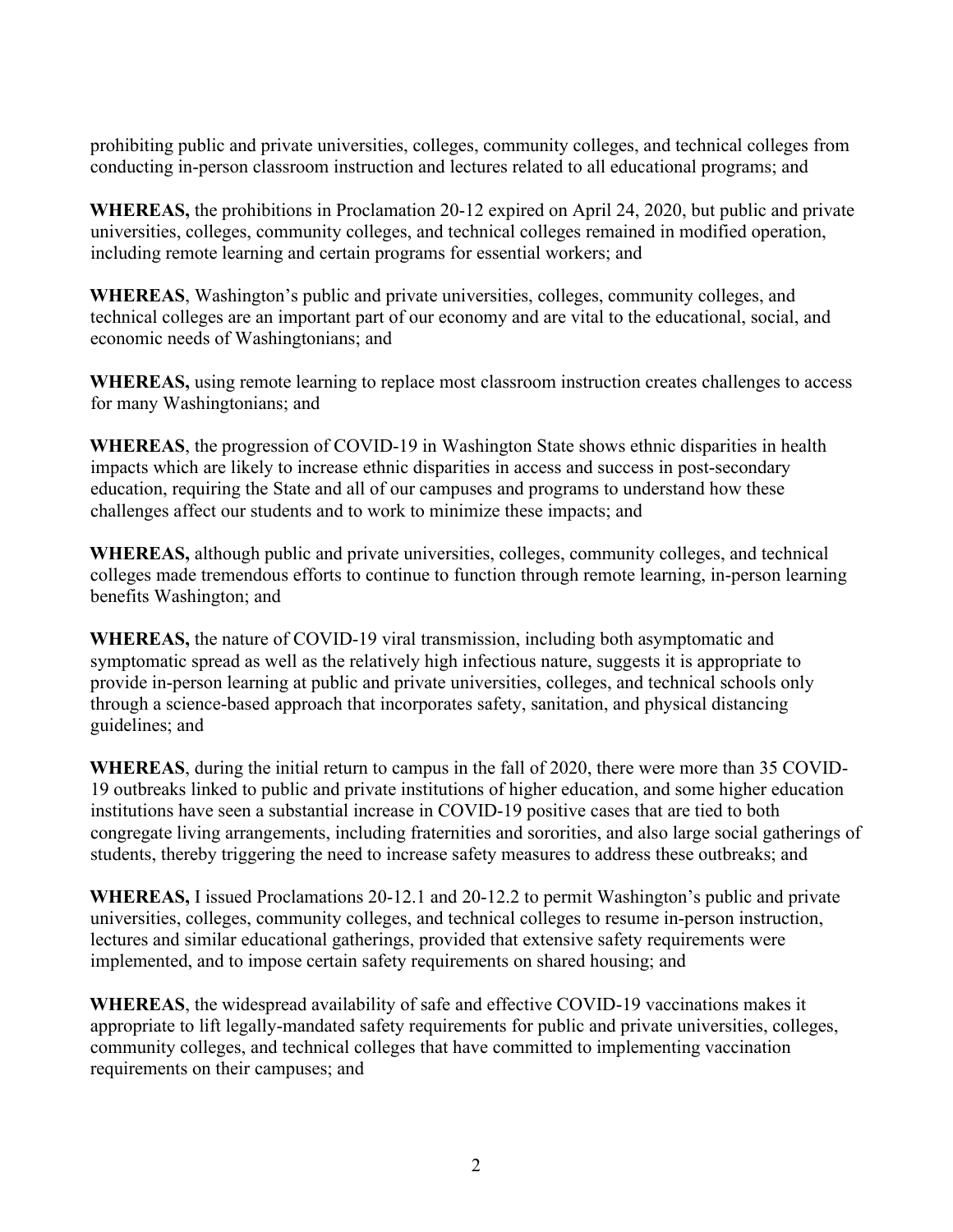**WHEREAS,** the worldwide COVID-19 pandemic and its progression in Washington State continue to threaten the life and health of our people as well as the economy of Washington State, and remain a public disaster affecting life, health, property or the public peace, and

**WHEREAS**, students attending public and private universities, colleges, community colleges, and technical colleges are largely in the age demographic with the highest rate of COVID-19 cases and the lowest rate of vaccinations of those over the age of 18, which, taken with the foregoing, justifies continuing to mandate certain safety measures for public and private universities, colleges, community colleges, and technical colleges that choose not to implement vaccination requirements on their campuses; and

**WHEREAS**, DOH continues to maintain a Public Health Incident Management Team in coordination with the State Emergency Operations Center and other supporting state agencies to manage the public health aspects of the incident; and

**WHEREAS**, the Washington State Military Department Emergency Management Division, through the State Emergency Operations Center, continues coordinating resources across state government to support DOH and local health officials in alleviating the impacts to people, property, and infrastructure, and continues coordinating with DOH in assessing the impacts and long-term effects of the incident on Washington State and its people.

**NOW, THEREFORE**, I, Jay Inslee, Governor of the state of Washington, as a result of the abovenoted situation, and under Chapters 38.08, 38.52 and 43.06 RCW, do hereby proclaim and order that a State of Emergency continues to exist in all counties of Washington State, that Proclamation 20-05 and all amendments thereto remain in effect as amended, and that, to help preserve and maintain life, health, property or the public peace pursuant to RCW 43.06.220(1)(h), Proclamations 20-05 and 20-12, et seq., and 20-25, et seq., continue in effect except as amended herein, to allow for in-person classroom instruction, lectures and similar educational gatherings at public and private universities, colleges, community colleges, and technical colleges (referred to hereafter collectively as institutions of higher education, or IHEs), provided certain requirements are and continue to be satisfied.

**FURTHERMORE**, IHEs that do not have fully vaccinated campuses are prohibited from providing in-person classroom instruction, lectures and similar educational gatherings, except when they implement, follow, and enforce the requirements specified below**.** IHEs with fully vaccinated campuses are wholly exempt from this proclamation and encouraged, but not required, to follow DOH's COVID-19 recommendations for higher education.

### IHEs WITH FULLY VACCINATED CAMPUSES

An IHE has a fully vaccinated campus and is exempt from this proclamation when it meets all of the following requirements:

• The IHE implements a policy requiring all of its students, staff, and faculty who participate in or attend IHE courses, operations, or other activities in person at IHE locations to be fully vaccinated against COVID-19, subject to any medical exemptions required by law and any religious or philosophical exemptions the IHE provides.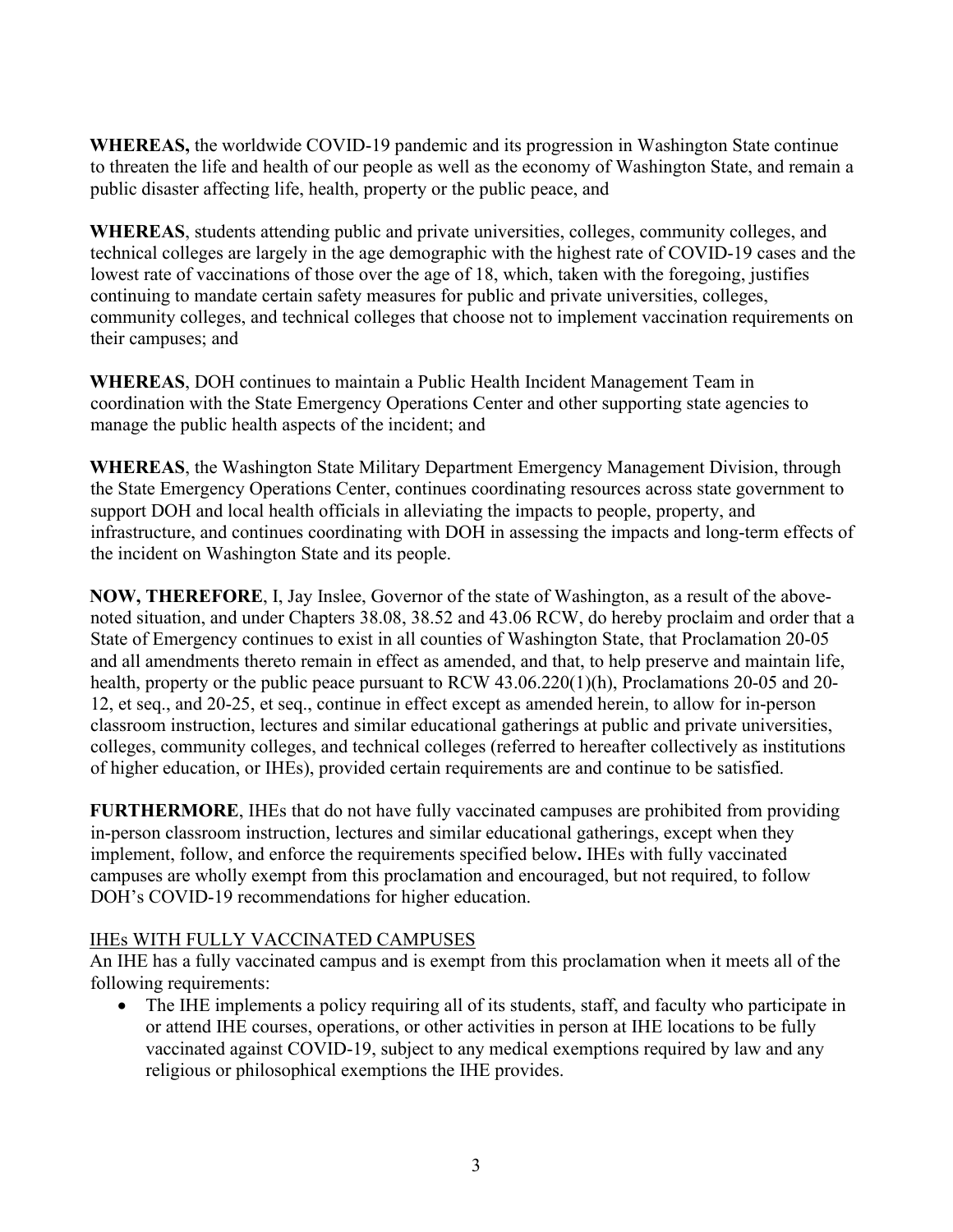- o For purposes of this proclamation, a person is fully vaccinated against COVID-19 two weeks after they have received the second dose in a two-dose series of a COVID-19 vaccine authorized for emergency use by the FDA (e.g., Pfizer-BioNTech or Moderna) or two weeks after they have received a single-dose COVID-19 vaccine authorized for emergency use by the FDA (e.g., Johnson & Johnson (J&J)/Janssen). For purposes of this proclamation, an IHE may consider a person fully vaccinated against COVID-19 two weeks after they have received all recommended doses of a COVID-19 vaccine that is listed for emergency use by the World Health Organization (WHO).
- The IHE implements a policy and procedure to verify the vaccination status of students, staff, and faculty who are not exempt from the vaccination requirement:
	- o The IHE must verify the vaccination status of all staff and faculty who do not wear face coverings in the workplace, as required by the Department of Labor & Industries (L&I).
	- o The IHE must verify the vaccination status of all students by obtaining or observing documentary proof of full vaccination, such as a CDC vaccination card, documentation of vaccination from a health care provider, or a state immunization information system record, or obtaining a hard copy or electronically signed self-attestation from the student. Any student self-attestation must include the following information:
		- The dates when each dose of the COVID-19 vaccine was administered to the student;
		- **Language stating that the student is attesting to the truthfulness of their self**attestation and will be subject to disciplinary action if their self-attestation is determined to be untruthful in violation of the IHE's code of conduct or equivalent; and
		- Language stating that the IHE and state and local public health officials may require further verification of the student's vaccination status, including observing the student's CDC vaccination card, state immunization information system record, or other documentation.
- The IHE implements a policy requiring every student, staff member, and faculty member who claims an exemption to the vaccination requirement and every volunteer, contractor, and visitor to wear a face covering at IHE locations in accordance with the Secretary of Health's [face](https://www.doh.wa.gov/Portals/1/Documents/1600/coronavirus/Secretary_of_Health_Order_20-03_Statewide_Face_Coverings.pdf)  [covering order](https://www.doh.wa.gov/Portals/1/Documents/1600/coronavirus/Secretary_of_Health_Order_20-03_Statewide_Face_Coverings.pdf) and to comply with any applicable L&I workplace safety requirements. For people claiming exemptions to the Secretary of Health's [face covering order,](https://www.doh.wa.gov/Portals/1/Documents/1600/coronavirus/Secretary_of_Health_Order_20-03_Statewide_Face_Coverings.pdf) the IHE's policy must include putting in place other safety measures to protect the safety of the exempt people and others.

### REQUIREMENTS FOR IHEs WITHOUT FULLY VACCINATED CAMPUSES

# **Campus Safety**

- Adhere to all federal, state and local public health and workplace safety requirements;
- Develop a comprehensive COVID-19 infection control plan incorporating the requirements below, applicable workplace safety requirements, and best practices in [CDC](https://www.cdc.gov/coronavirus/2019-ncov/community/colleges-universities/index.html) and [DOH](https://www.doh.wa.gov/Emergencies/COVID19/ResourcesandRecommendations#schools) guidance for IHEs, and make available a copy of the plan at each location on campus;
- Implement a policy and procedure requiring students, staff, and faculty to provide information about their vaccination status:
	- o The IHE must verify the vaccination status of all staff and faculty who do not wear face coverings in the workplace, as required by L&I.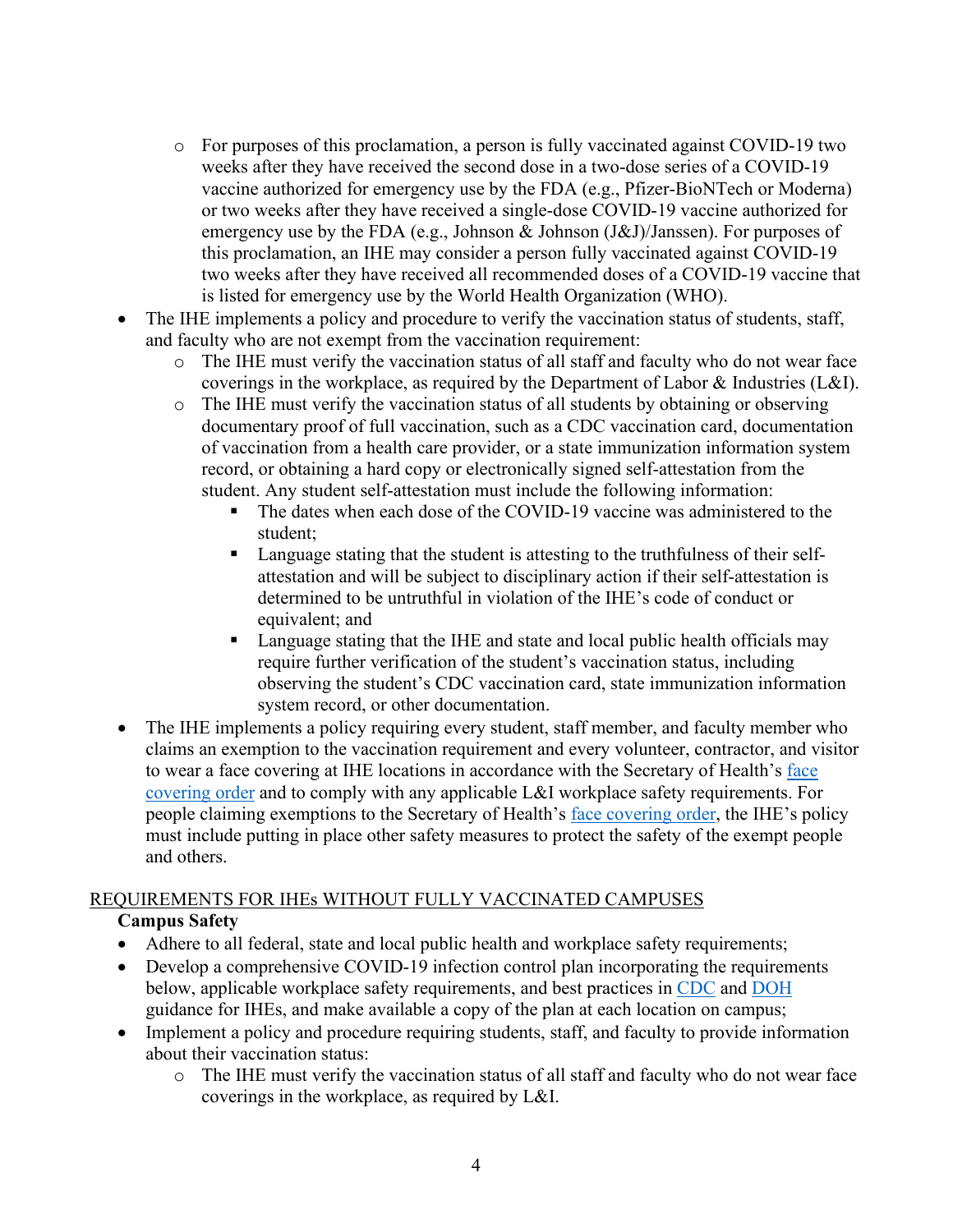- o The IHE must ascertain the vaccination status of all students. From students who are not fully vaccinated, the IHE must obtain a hard copy or electronically signed selfattestation that they are not fully vaccinated. From fully vaccinated students, the IHE must obtain or observe documentary proof of full vaccination, such as a CDC vaccination card, documentation of vaccination from a health care provider, or a state immunization information system record, or obtain a hard copy or electronically signed self-attestation from the student. Any student self-attestation must include the following information:
	- The dates when each dose of the COVID-19 vaccine was administered to the student;
	- **Language stating that the student is attesting to the truthfulness of their self**attestation and will be subject to disciplinary action if their self-attestation is determined to be untruthful in violation of the IHE's code of conduct or equivalent; and
	- **Language stating that the IHE and state and local public health officials may** require further verification of the student's vaccination status, including viewing the student's CDC vaccination card, state immunization information system record, or other documentation;
- Enforce compliance with the Secretary of Health's [face covering order](https://www.doh.wa.gov/Portals/1/Documents/1600/coronavirus/Secretary_of_Health_Order_20-03_Statewide_Face_Coverings.pdf) and L&I's requirements inside IHE facilities;
- To the extent permitted by law, require all students, regardless of vaccination status, to wear face coverings when meeting with a faculty member for office hours or similar purposes, if requested by the faculty member;
- Maintain minimum physical distancing, whenever possible, of three feet between all nonhousehold members indoors on campus, including students, faculty, staff, volunteers, contractors, and visitors, and where physical distancing cannot be maintained, implement administrative or engineering controls to minimize exposure;
- Implement and maintain hand washing policies to ensure frequent and adequate hand washing and maintain adequate supplies;
- Implement and maintain adequate sanitization protocols consistent with CDC's *[Cleaning and](https://www.cdc.gov/coronavirus/2019-ncov/community/disinfecting-building-facility.html)  [Disinfecting Your Facility](https://www.cdc.gov/coronavirus/2019-ncov/community/disinfecting-building-facility.html)* guidance and *[Guidance for Institutions of Higher Education \(IHEs\)](https://www.cdc.gov/coronavirus/2019-ncov/community/colleges-universities/considerations.html#section4)* and the U.S. Environmental Protection Agency's [list](https://www.epa.gov/coronavirus/about-list-n-disinfectants-coronavirus-covid-19-0) of disinfectants for COVID-19;
- Implement and maintain a self-certification COVID-19 screening program for students and personnel consistent with DOH's *[Guidance for Daily COVID-19 Symptom Screening of Staff](https://www.doh.wa.gov/Portals/1/Documents/1600/coronavirus/Employervisitorscreeningguidance.pdf)  [and Guests](https://www.doh.wa.gov/Portals/1/Documents/1600/coronavirus/Employervisitorscreeningguidance.pdf)*;
- Develop response protocols for students, personnel, and visitors reporting symptoms and/or confirmed to have COVID-19;
- If students or personnel are experiencing any known COVID-19 symptoms, are confirmed to have COVID-19, or have been exposed to a confirmed case of COVID-19, require them to follow the direction of the local health jurisdiction and, to the extent not inconsistent with that direction, DOH's *[Evaluation and Management of Persons with New Unexplained Symptoms of](https://www.doh.wa.gov/Portals/1/Documents/1600/coronavirus/420-287-COVID-19SymptomEvalMgmtFlowChart.pdf)  [COVID-19](https://www.doh.wa.gov/Portals/1/Documents/1600/coronavirus/420-287-COVID-19SymptomEvalMgmtFlowChart.pdf)*, *[What to do if you were potentially exposed to someone with COVID-19](https://www.doh.wa.gov/Portals/1/Documents/1600/coronavirus/COVIDexposed.pdf)*, and *[What](https://www.doh.wa.gov/Portals/1/Documents/1600/coronavirus/COVIDcasepositive.pdf)  [to do if you have confirmed or suspected COVID-19](https://www.doh.wa.gov/Portals/1/Documents/1600/coronavirus/COVIDcasepositive.pdf)* and CDC's *[What to Do If You Are Sick](https://www.cdc.gov/coronavirus/2019-ncov/if-you-are-sick/steps-when-sick.html)* guidance;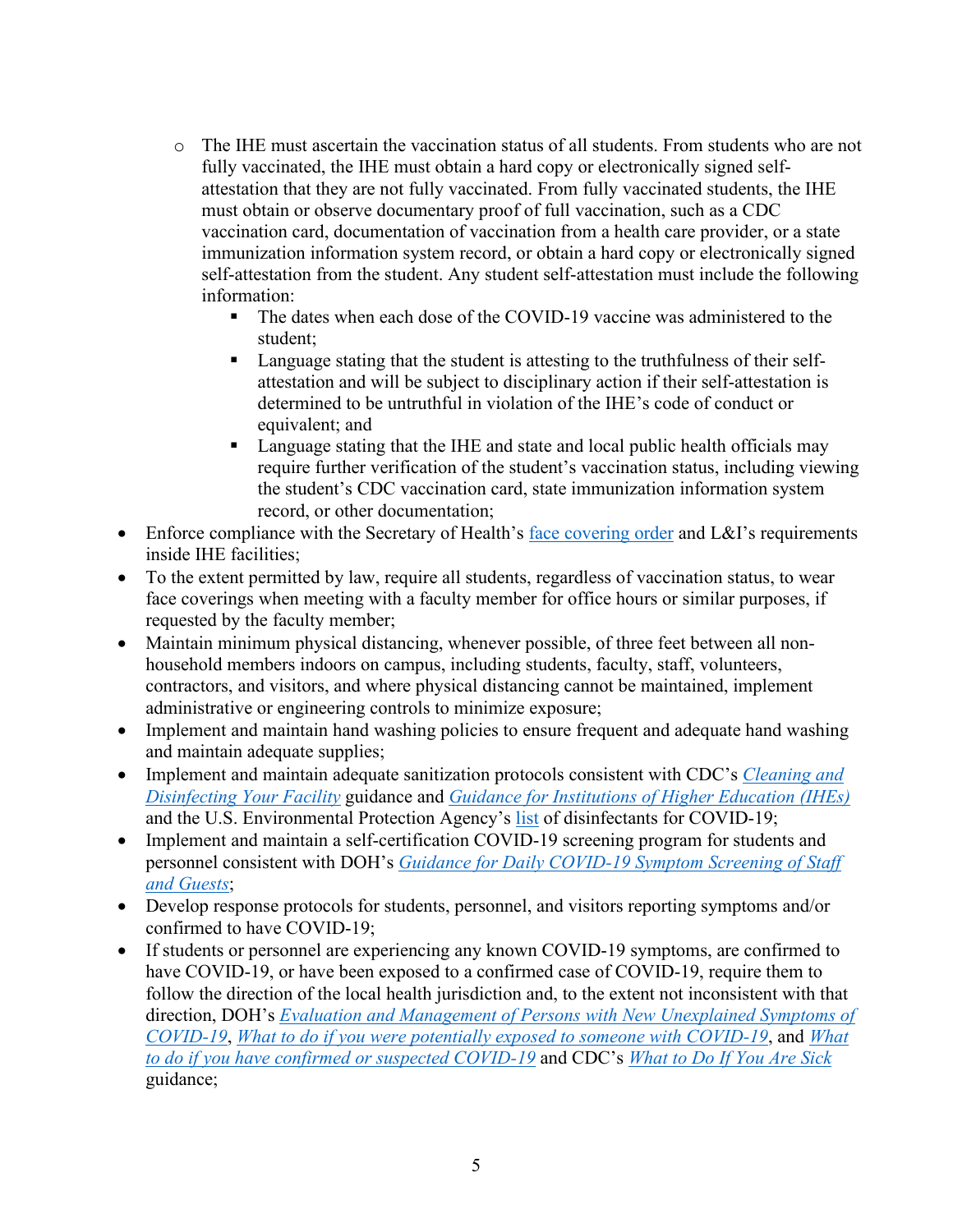- Make diligent efforts to monitor and enforce compliance with the requirements of this proclamation by students and personnel within the institution's disciplinary authority and procedures and any other applicable authority;
- Develop a plan with the relevant local health jurisdiction to address the isolation and quarantine needs of any personnel and students who have confirmed or suspected COVID-19 or exposure to an individual confirmed to have COVID-19 and are unable to isolate or quarantine in their usual place of residence; and
- Assess recognized hazards, including COVID-19, as part of the ongoing requirement to provide a safe and healthy workplace and, where appropriate, take additional steps to protect unvaccinated employees. Appropriate steps could include but are not limited to maximizing fresh air and providing a mask that is more protective than a cloth face covering. These should be considered as part of the IHE's comprehensive infection control plan.

## **Student Worker and Personnel Support**

- Provide student workers and personnel with PPE such as gloves, goggles, face shields, and/or masks as appropriate or required for student workers/personnel not working alone (e.g. any public-facing job and/or those whose responsibility includes operating within physical distancing limits), and shut down or suspend any activity if PPE cannot be provided;
- Comply and require compliance with L&I requirements for face coverings and the Secretary of Health's face covering order as applicable to the workplace except where this order is more stringent;
- Identify available alternative arrangements for student workers and personnel upon requests or refusals to work due to concerns related to campus safety. Priority should be given for student workers/personnel who are considered high-risk or vulnerable as defined by public health officials (following state guidelines for COVID-19 scenarios and benefits); and
- Educate students and personnel on symptom detection, sources of high risk to COVID-19, prevention measures, and leave benefits/policies.

### **Visitor Expectations**

• Post visible entry point signage for students, personnel, and visitors describing shared oncampus responsibilities and requirements, including those regarding proper hygiene and sanitization, physical distancing and face coverings, staying home if feeling sick, information on how and when to report concerns, and other information as appropriate or required.

### **Food Services**

- Implement floor markings to promote physical distancing;
- Post signs to remind patrons of physical distancing and face covering requirements and to use hand sanitizer;
- Complete routine sanitization of high-touch surfaces and shared resources (e.g., door handles, points of sales); and
- Enforce compliance with the Secretary of Health's [face covering order](https://www.doh.wa.gov/Portals/1/Documents/1600/coronavirus/Secretary_of_Health_Order_20-03_Statewide_Face_Coverings.pdf) and L&I's requirements inside IHE food service facilities

I again direct that the plans and procedures of the *Washington State Comprehensive Emergency Management Plan* be implemented throughout state government. State agencies and departments are